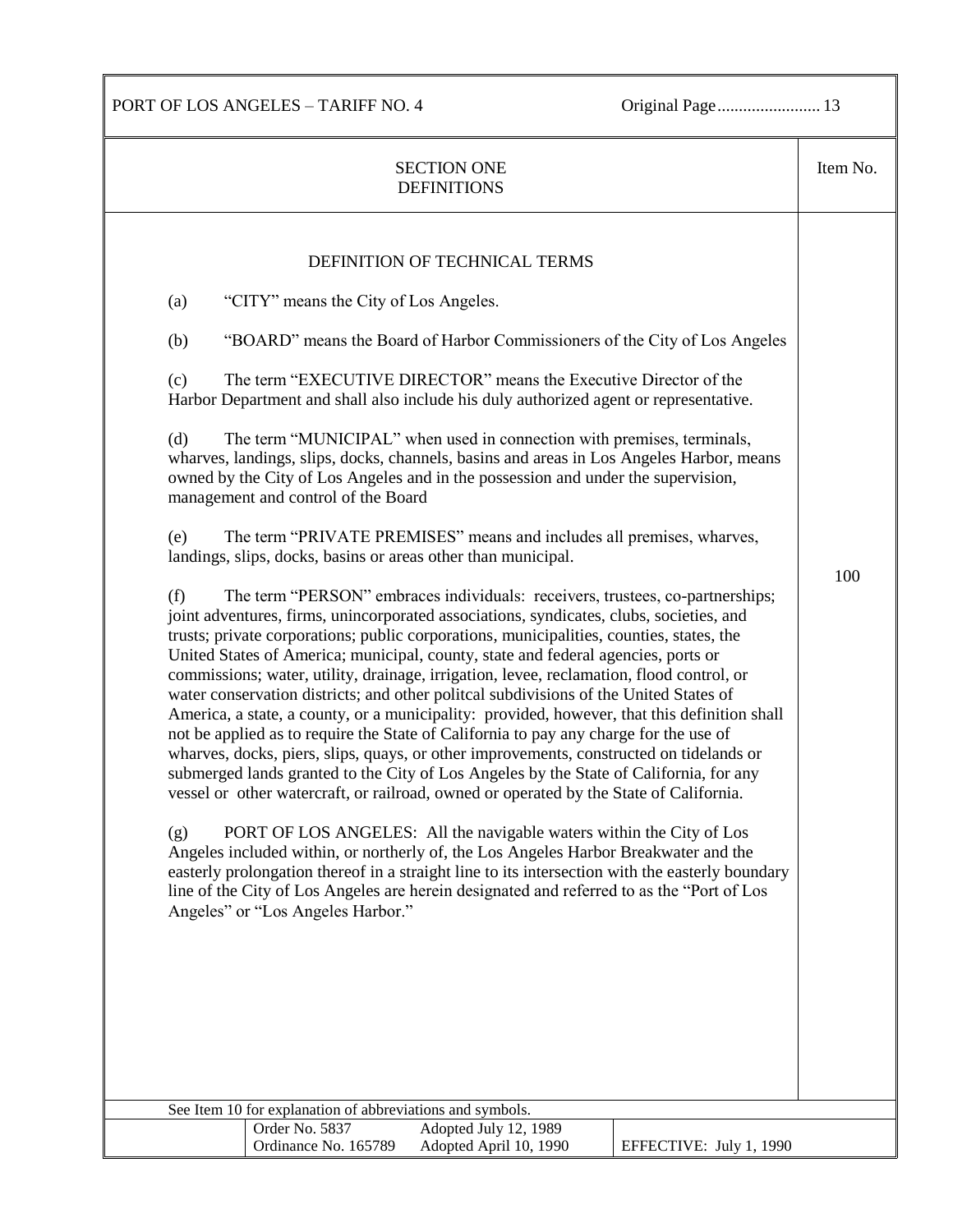PORT OF LOS ANGELES – TARIFF NO. 4 Original Page................................. 14

| <b>SECTION ONE - Continued</b><br>DEFINITIONS - Continued                                                                                                                                                                                                                                                                                                                                                                                                                                                                                                                                                                                                                                                                                                                                                                                                                                                                                                                                                                                                                                                                                                                                                                                                                                                                                                                                                                                                                                                                                                                                                                                                                                                                                                                                                                                                                                                                                                                                                                                                                                                                                                                                                                                                                                                                                                                                                                                   | Item No.       |
|---------------------------------------------------------------------------------------------------------------------------------------------------------------------------------------------------------------------------------------------------------------------------------------------------------------------------------------------------------------------------------------------------------------------------------------------------------------------------------------------------------------------------------------------------------------------------------------------------------------------------------------------------------------------------------------------------------------------------------------------------------------------------------------------------------------------------------------------------------------------------------------------------------------------------------------------------------------------------------------------------------------------------------------------------------------------------------------------------------------------------------------------------------------------------------------------------------------------------------------------------------------------------------------------------------------------------------------------------------------------------------------------------------------------------------------------------------------------------------------------------------------------------------------------------------------------------------------------------------------------------------------------------------------------------------------------------------------------------------------------------------------------------------------------------------------------------------------------------------------------------------------------------------------------------------------------------------------------------------------------------------------------------------------------------------------------------------------------------------------------------------------------------------------------------------------------------------------------------------------------------------------------------------------------------------------------------------------------------------------------------------------------------------------------------------------------|----------------|
| The term "HARBOR DISTRICT", when used in this Tariff, is defined and is<br>(h)<br>deemed to mean and include the lands and waters, and interests therein, under the<br>management, supervision and control of the Board of Harbor Commissioners, which<br>lands, waters and interests are as follows:<br>All navigable waters and all tidelands and submerged lands, whether<br>(1)<br>filled or unfilled, situated below the line of mean high tide northerly and easterly<br>of the United States government breakwater at Los Angeles Harbor and within the<br>limits of the City of Los Angeles;<br>(2)<br>All lands, and interests therein, acquired or purchased with funds under its<br>control or acquired or purchased by it within the scope of its authority, and<br>All other lands placed under its management, supervision, and control by<br>(3)<br>ordinance. (See Section 138, Charter, City of Los Angeles.)<br>The "INNER HARBOR" shall be deemed to refer to all of the Main Channel and<br>(i)<br>Cerritos Channel in Los Angeles Harbor, and to all of the turning basins, slips, sloughs<br>and other portions of the Harbor in, connected with or appurtenant to such channels, lying<br>northerly of an arbitrary line extending from the municipal pilot station (located at the<br>southeasterly corner of Municipal Warehouse No. 1, Pier No. 1) across the Main Channel<br>to the southwesterly corner of the Government Reservation and of the easterly<br>prolongation of said arbitrary lines; and the "OUTER HARBOR" shall be deemed to refer<br>to all of the remainder of Los Angeles Harbor.<br>The term "WHARF" is defined and shall be deemed to mean and include any<br>(i)<br>wharf, pier, quay, landing or other structure to which a vessel may make fast or which<br>may be utilized in the transit or handling of goods and merchandise, and shall also include<br>all the area between pierhead and bulkhead lines; excepting, however, such locations as<br>may be designated and set apart as public landings or for private use.<br>The term "WHARF PREMISES" is defined and shall be deemed to mean and<br>include, in addition to the area included in the term "WHARF," other port terminal facility<br>areas, alongside of which vessels may lie or which are suitable for and are used in the<br>direct loading, unloading, assembling, distribution or handling of merchandise under, | 100<br>(Cont.) |
| over, or onto a wharf.                                                                                                                                                                                                                                                                                                                                                                                                                                                                                                                                                                                                                                                                                                                                                                                                                                                                                                                                                                                                                                                                                                                                                                                                                                                                                                                                                                                                                                                                                                                                                                                                                                                                                                                                                                                                                                                                                                                                                                                                                                                                                                                                                                                                                                                                                                                                                                                                                      |                |
|                                                                                                                                                                                                                                                                                                                                                                                                                                                                                                                                                                                                                                                                                                                                                                                                                                                                                                                                                                                                                                                                                                                                                                                                                                                                                                                                                                                                                                                                                                                                                                                                                                                                                                                                                                                                                                                                                                                                                                                                                                                                                                                                                                                                                                                                                                                                                                                                                                             |                |
| See Item 10 for explanation of abbreviations and symbols.                                                                                                                                                                                                                                                                                                                                                                                                                                                                                                                                                                                                                                                                                                                                                                                                                                                                                                                                                                                                                                                                                                                                                                                                                                                                                                                                                                                                                                                                                                                                                                                                                                                                                                                                                                                                                                                                                                                                                                                                                                                                                                                                                                                                                                                                                                                                                                                   |                |
| Adopted July 12, 1989<br>Order No. 5837                                                                                                                                                                                                                                                                                                                                                                                                                                                                                                                                                                                                                                                                                                                                                                                                                                                                                                                                                                                                                                                                                                                                                                                                                                                                                                                                                                                                                                                                                                                                                                                                                                                                                                                                                                                                                                                                                                                                                                                                                                                                                                                                                                                                                                                                                                                                                                                                     |                |
| Ordinance No. 165789<br>Adopted April 10, 1990<br>EFFECTIVE: July 1, 1990                                                                                                                                                                                                                                                                                                                                                                                                                                                                                                                                                                                                                                                                                                                                                                                                                                                                                                                                                                                                                                                                                                                                                                                                                                                                                                                                                                                                                                                                                                                                                                                                                                                                                                                                                                                                                                                                                                                                                                                                                                                                                                                                                                                                                                                                                                                                                                   |                |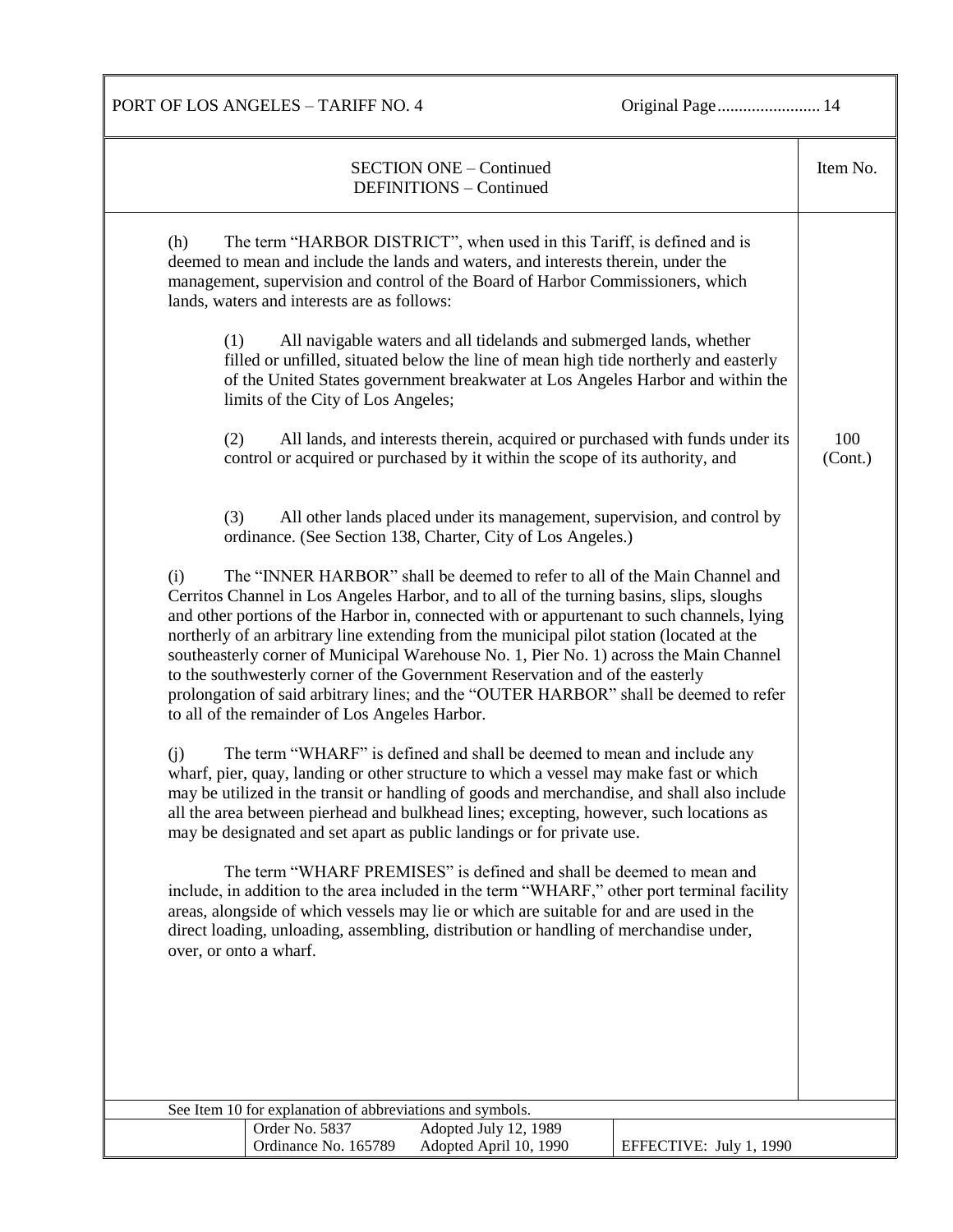PORT OF LOS ANGELES – TARIFF NO. 4 Second Revised Page............ 15 Cancels First Page.............................. 15 SECTION ONE – Continued DEFINITIONS – Continued Item No. (k) The term "PUBLIC LANDING" embraces every landing set apart and designated by the Board as such, at or over which merchandise or persons may be handled, and may include streets, roadways and other spaces. (l) The term "VESSEL" embraces steam boats, motor boats, sailing vessels, barges, lighters, ferry boats, pleasure craft and any and all other water craft. (m) The term "MERCHANDISE" includes but is not limited to commodities, goods, wares, freight, liquids, articles and materials of every kind whatsoever, including bulk materials, cargo containers (See Item 100[u] [4]) when empty, live animals, vessel's stores and supplies. (n) The term "LEGAL HOLIDAY" shall mean and include the following named holidays: ( 1) New Years Day, ( 2) Martin Luther King's Birthday, the third Monday in January, (3) Lincoln's Birthday, February  $12<sup>th</sup>$ , ( 4) Washington's Birthday, the third Monday in February, + ( 5) Cesar Chavez' Birthday, the last Monday in March, [C] (6) Memorial Day, the last Monday in May, [C] (7) Independence Day, July  $4<sup>th</sup>$ , [C] (8) Bloody Thursday, July  $5<sup>th</sup>$ , [C] (9) Labor Day, the first Monday in September, [C] (10) Columbus Day, the second Monday in October, [C] (11) Veteran's Day, November  $11<sup>th</sup>$ , [C] (12) Thanksgiving Day, the fourth Thursday in November,  $[C]$  (13) Christmas Day, December 25<sup>th</sup>, [C] (14) every day proclaimed by the President of the United States or Governor of the State of California to be a legal holiday. If any of the holidays listed in this item falls upon a Sunday, the Monday following shall be observed as a "LEGAL HOLIDAY". (o) COASTWISE TRADE is the trade in which merchandise is transported by vessel between United States Pacific Coast ports and to or from British Columbia ports. (p) INTERCOASTAL TRADE is the trade in which merchandise is transported by vessel between United States Pacific Coast ports and United States Atlantic, Gulf, and Puerto Rican ports. (q) FOREIGN AND OFFSHORE TRADE are all trades, other than coastwise or intercoastal, in which merchandise is transported by vessel. [+]  $[<sub>C</sub>]$ 100 (Cont.) See Item 10 for explanation of abbreviations and symbols. Correction No. 294 Order No. 6793 Adopted March 24, 2004 Ordinance No. 176067 Adopted June 16, 2004 EFFECTIVE: August 1, 2004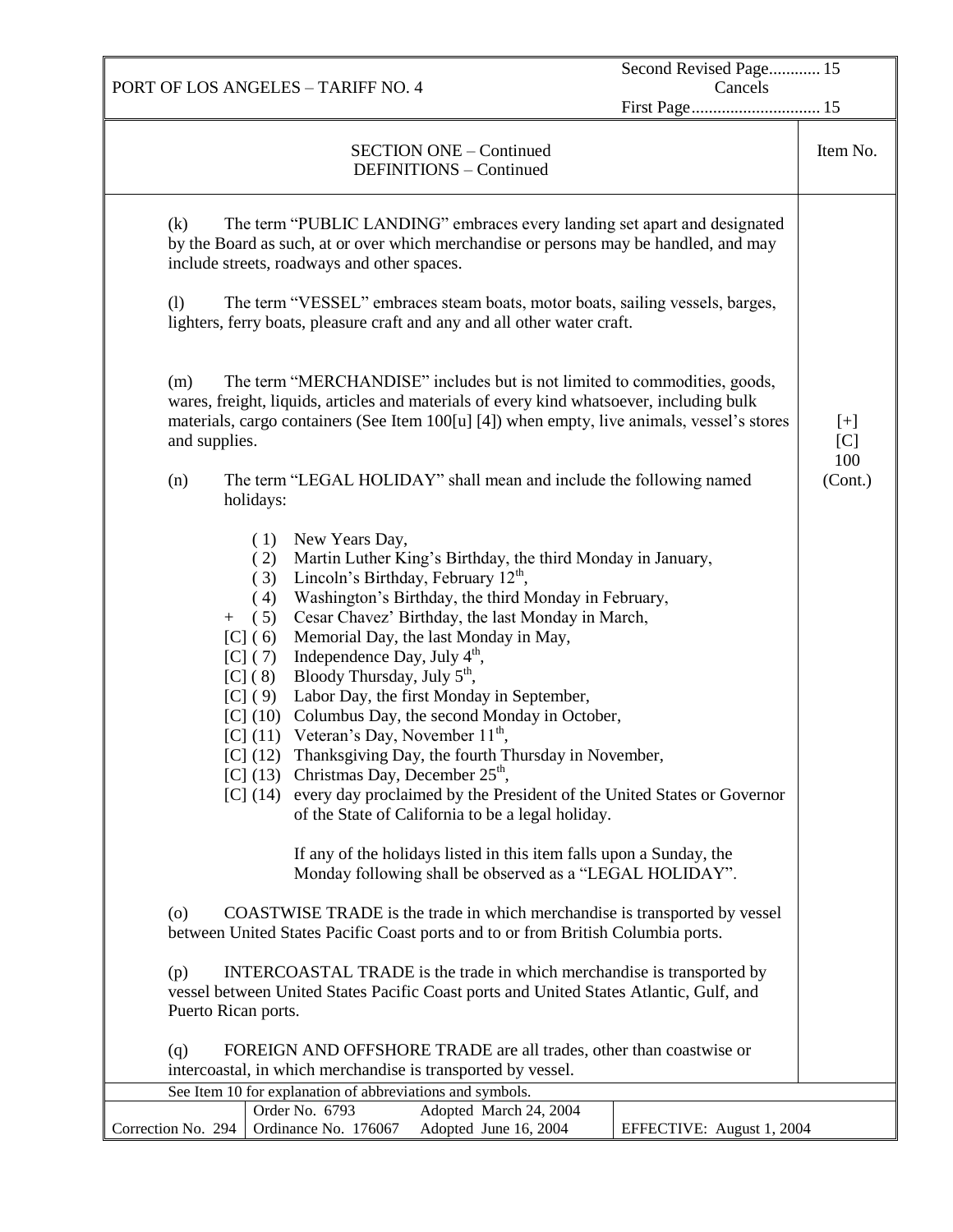PORT OF LOS ANGELES - TARIFF NO. 4 Original Page................................ 16

| <b>SECTION ONE - Continued</b><br>DEFINITIONS - Continued                                                                                                                                                                                                                                                                                                                                                                                                                                                                                                                                                                                                                                                                                                                                                                                                                                                                                                                                                                                                                                                                                                                                                                                                                                                                                                                                                                                                                                                                                                                                                                                                                                                                                                                                                                                                                                                                                                                                                                                                                                                                                                                                                                                                                                                                                                                                                                                                                                                                                     | Item No.       |
|-----------------------------------------------------------------------------------------------------------------------------------------------------------------------------------------------------------------------------------------------------------------------------------------------------------------------------------------------------------------------------------------------------------------------------------------------------------------------------------------------------------------------------------------------------------------------------------------------------------------------------------------------------------------------------------------------------------------------------------------------------------------------------------------------------------------------------------------------------------------------------------------------------------------------------------------------------------------------------------------------------------------------------------------------------------------------------------------------------------------------------------------------------------------------------------------------------------------------------------------------------------------------------------------------------------------------------------------------------------------------------------------------------------------------------------------------------------------------------------------------------------------------------------------------------------------------------------------------------------------------------------------------------------------------------------------------------------------------------------------------------------------------------------------------------------------------------------------------------------------------------------------------------------------------------------------------------------------------------------------------------------------------------------------------------------------------------------------------------------------------------------------------------------------------------------------------------------------------------------------------------------------------------------------------------------------------------------------------------------------------------------------------------------------------------------------------------------------------------------------------------------------------------------------------|----------------|
| The term "MERCHANDISE IN BULK" when used in this Tariff, shall mean<br>(r)<br>merchandise which, by nature of its unsegregated mass, is usually handled by shovels,<br>scoops, buckets, forks, or mechanical conveyors, and which is not loaded or unloaded and<br>carried in a "Package" as defined below and is received and delivered by carrier without<br>transportation mark or count. (Will not apply when subject to piece count.)<br>The term "BAGGAGE", when used in this Tariff, includes bags, trunks, suitcases,<br>(s)<br>luggage of all kinds, and all packages, when carried on a passenger ticket and not<br>manifested as freight; provided, however, automobiles, either boxed or unboxed, shall not<br>be construed as baggage even when carried on a passenger ticker and not freighted.<br>The term "DIRECT" means a continuous operation between barge, car, or truck<br>(t)<br>and vessel when performed by vessel's stevedores, pipeline, or any mechanical means.<br>Cargo units as used in this Tariff, excluding "Merchandise in Bulk" as defined<br>(u)<br>above, relate to the package containing merchandise or the method of waterborne<br>conveyance of such merchandise and are defined as follows:<br>"PACKAGE" is defined as the producer's or manufacturer's type<br>(1)<br>of packaging containing merchandise. The package may be a carton, bag,<br>barrel, drum, crate, bale, box, bundle, pail, flask, or basket. Merchandise<br>may be conveyed in its Package or Packages in a "Unitized Load,"<br>"Cargo Van," or "Container" as defined below.<br>"UNITIZED LOADS" are defined as that merchandise which is<br>(2)<br>secured to pallets or skids by banding or otherwise being securely held<br>together to form a single shipping unit to permit handling by mechanical<br>equipment. The term does not include merchandise temporarily palletized<br>for the purpose of terminal handling or for loading or unloading vessels.<br>"CARGO VAN" is defined as any type of cargo conveyance<br>(3)<br>which is non-disposable, having a cargo capacity of not less than 2 cubic<br>meters and having dimensions smaller than those of a "Container" defined<br>below.<br>"CONTAINER" is defined as any type of cargo conveyance<br>(4)<br>which is non-disposable, having an outside length of not less than 6.04<br>meters, and which is primarily designed, constructed, certified and<br>approved by an ocean carrier for the ongoing use and transport of<br>commodities aboard its vessels. | 100<br>(Cont.) |
| See Item 10 for explanation of abbreviations and symbols.<br>Order No. 5837<br>Adopted July 12, 1989                                                                                                                                                                                                                                                                                                                                                                                                                                                                                                                                                                                                                                                                                                                                                                                                                                                                                                                                                                                                                                                                                                                                                                                                                                                                                                                                                                                                                                                                                                                                                                                                                                                                                                                                                                                                                                                                                                                                                                                                                                                                                                                                                                                                                                                                                                                                                                                                                                          |                |
| Ordinance No. 165789<br>Adopted April 10, 1990<br>EFFECTIVE: July 1, 1990                                                                                                                                                                                                                                                                                                                                                                                                                                                                                                                                                                                                                                                                                                                                                                                                                                                                                                                                                                                                                                                                                                                                                                                                                                                                                                                                                                                                                                                                                                                                                                                                                                                                                                                                                                                                                                                                                                                                                                                                                                                                                                                                                                                                                                                                                                                                                                                                                                                                     |                |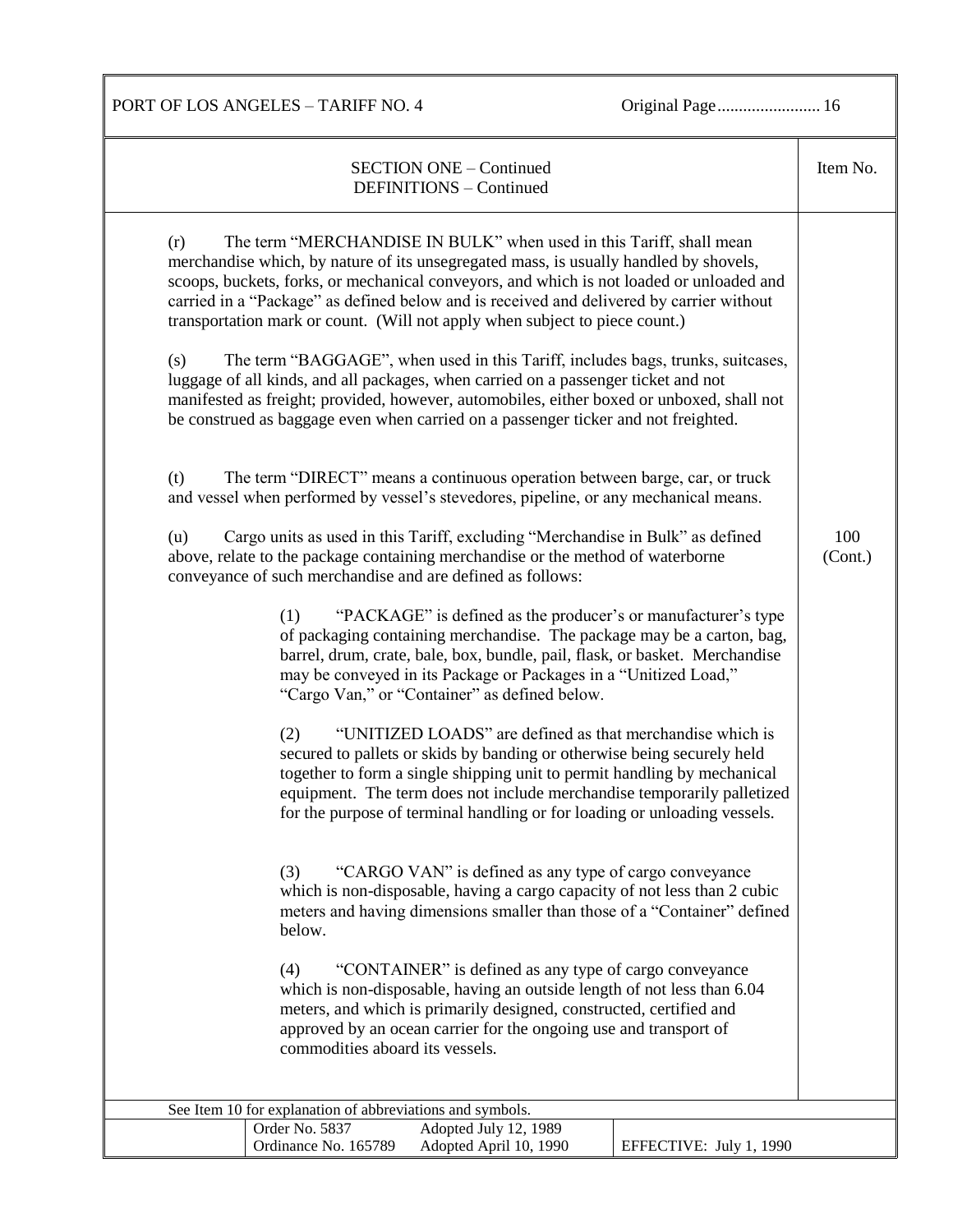PORT OF LOS ANGELES – TARIFF NO. 4 Third Revised Page .............. 17 Cancels Second Revised Page............ 17 SECTION ONE – Continued DEFINITIONS – Continued Item No. (v) CORRELATION OF FEDERAL MARITIME COMMISSION DEFINITIONS (FOR INFORMATION ONLY) [C] Section 525.1(c) of Part 525, Subchapter B, Chapter IV of Title 46 CFR (General Order 15) contains definitions of certain terminal services. Pursuant to the provisions of Section 525.1(a) of said Part, the definitions in said Section 525.1 (c) and the correlated definitions contained in this Tariff are as follows: Federal Maritime Commission<br>
Port of Los Angeles [C] Section 525.1(c) (5) Item No. 400 [C] Section 525.1(c)  $(23)$  Item No. 500 [C] Section 525.1(c) (9) Item No. 700(e) [C] Section 525.1(c) (22) Item No. 700(a) [C] Section 525.1(c) (20) Item No. 700(b) (w) OCP TERRITORY is defined as origins or destinations in the United States located in North Dakota, South Dakota, Nebraska, Colorado, New Mexico and states east thereof and points in Canada east of the Saskatchewan/Manitoba boundary line. (x) LOCAL TERRITORY is defined as origins or destinations in the United States located in Montana, Wyoming, Utah, Arizona, and states west thereof and points in Canada west of the Saskatchewan/Manitoba boundary line. (y) The term "CONTAINER FREIGHT STATION (CFS)" means a location designated by the water carrier for receiving and delivery of merchandise in connection with the stuffing and unstuffing of containers. (z) The term "BUNKERS" when used in this Tariff, shall mean those petroleum products which are utilized by a vessel as fuel for its own power. NOTE: EFFECTIVE DATE OF TARIFF ADJUSTMENTS + This Tariff provides rates and charges which have various effective dates. Certain Items reference the effective date by a reference number. Where a Tariff Item reference number "(1)" indicates an effective date as defined on page 17, the effective date of such item shall be thirty one (31) days following the publication of the Ordinance or such other date as Council may provide. The effective date of rates with the reference number "(1)" is shown in the lower right hand corner of each amended page.  $[<sub>C</sub>]$ 100 (Cont.) See Item 10 for explanation of abbreviations and symbols. Correction No. 295 Order No. 6793 Adopted March 24, 2004 Ordinance No. 176067 Adopted June 16, 2004 EFFECTIVE: August 1, 2004